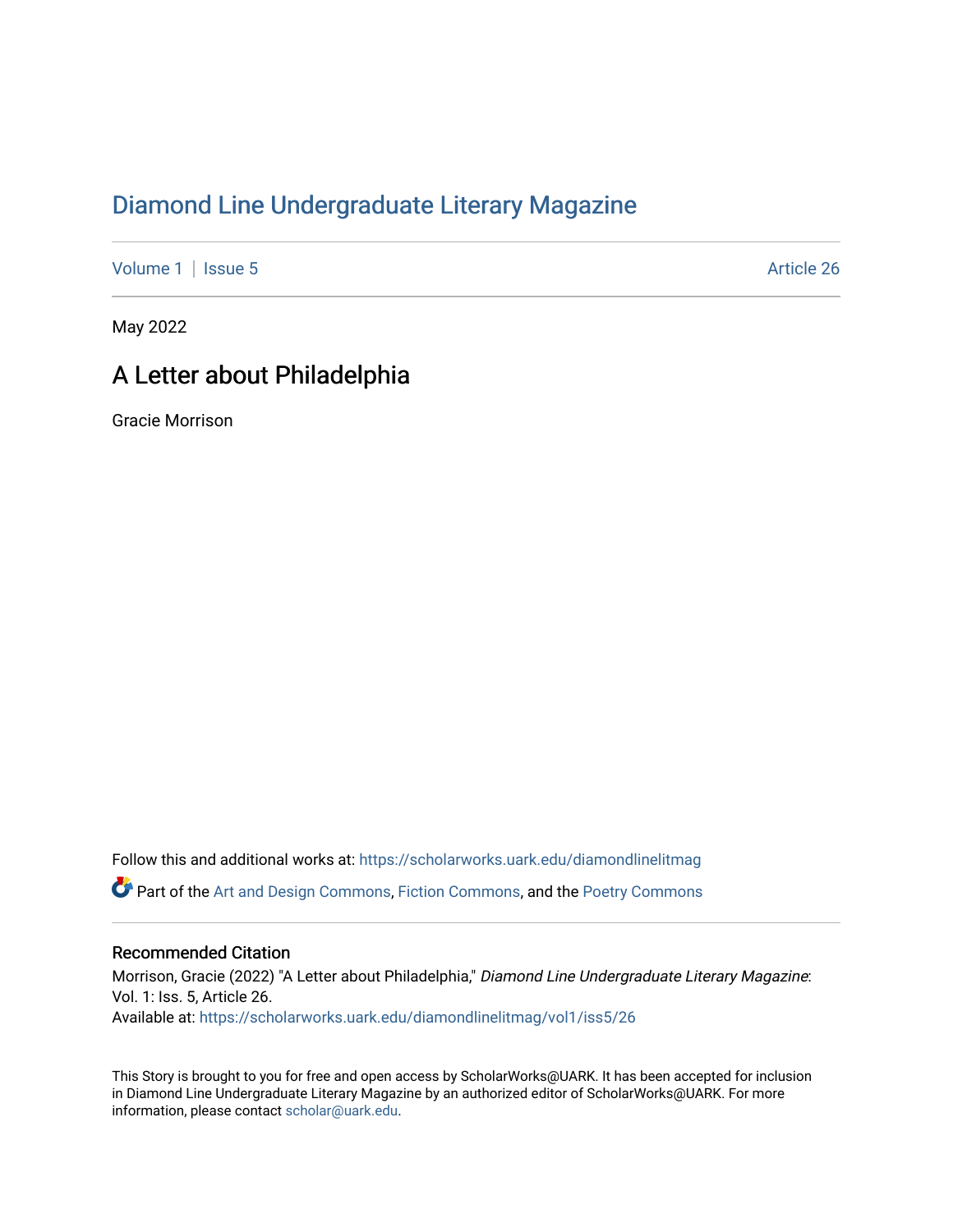My dear friend.

A Letter About Philadelphia by Gracie Morrison

I went to a zoo recently. My favorite animal was an ape named Sam, with red eyes. Sam is such a human name. I can't enjoy zoos the way I did as a kid. I couldn't stop thinking about how little some of the cages are.

I went to Philadelphia last week. Saw Ben Franklin's grave. Big whoop. Maybe it's selfish, but I want to be the only one in the world who dies. I don't like that it's something everyone does. There should be a way to opt out.

My mom and I avoided it. I guess we both wanted to act like we were just spending time together. We don't talk about serious things. She loves to be silly. I live to be silly. I still sit in her lap when I come home. I nap in the same bed with her. So, I tagged along to pick her up from the hospital and care for her, but she didn't want me there. She's very independent.

Radioactive plaque therapy meant that she was literally radioactive for a week, not allowed to touch anyone. I kept my distance. She insisted I leave the room and see the sights. I'm sure for many people, the insistence that I go have fun would be seen as a positive thing, but for me, it wasn't.

So, I saw a museum about US history. Fact: When they were voting to decide if women should get a vote, they were about to vote 'no,' but at the last moment one guy changed his vote, and when asked why the sudden change, he said that his mother had told him to 'be a good boy and give the women a vote.' It seems like all big things come down to a little thing somewhere along the line.

I was in the museum thinking about how things are right now and how they would describe them in an exhibit a hundred years from now. I bet they'll love that we came up with Scooby-Doo. They'll think it was genius. They'll miss him so much.

Throughout the week, there was a hurricane in New York. It didn't hit Philadelphia, but it did cause some mild wind and rainy weather. An inch of rain total. But it was all over the news. I don't know what the big deal was since it barely hit there. I guess they were just afraid it was going to be worse, so they put out flood warnings and everything. Things like that don't usually happen in Philadelphia. I guess there's a point where things just boil over.

On the last day, she was no longer radioactive. That night we slept in the same bed, snuggled together. I was thinking about us as animals that seem like they would cuddle. Capybara came to mind. And then I thought of animals with pouches for their children.

"If we were Capybaras," I said, "I would live in your pouch. If capybaras have pouches, which I don't think they do."

I was being ridiculous. Of course, I knew they didn't have pouches.

"I didn't know they didn't have pouches. I'd have believed you if you said they did," she